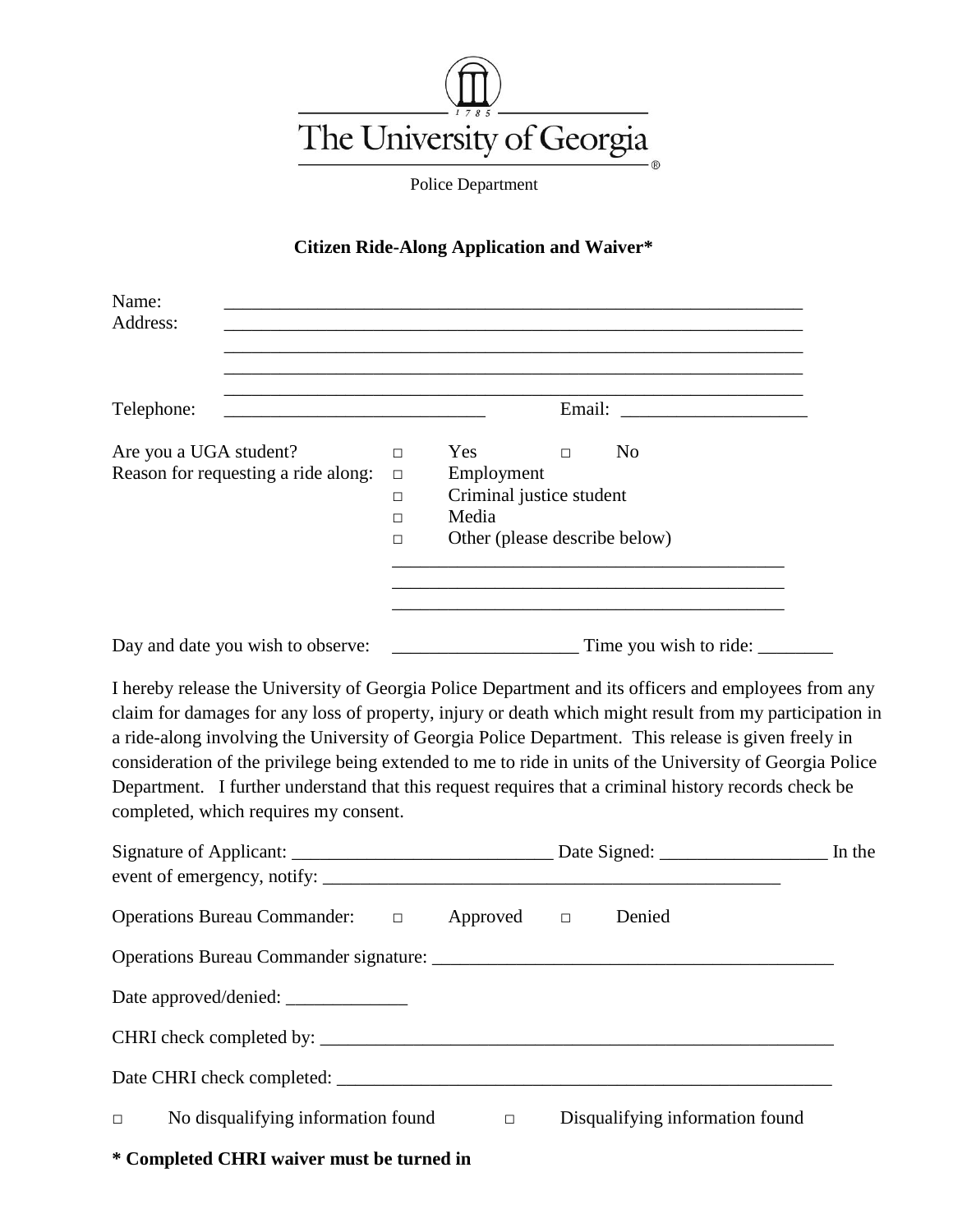

Police Department

### **Ride Along Rules**

*(Applicant must initial that each has been read and is understood)*

|    |                                                                                                                                                                                                                                                                                                                                                                                                                                             | Applicant initials |
|----|---------------------------------------------------------------------------------------------------------------------------------------------------------------------------------------------------------------------------------------------------------------------------------------------------------------------------------------------------------------------------------------------------------------------------------------------|--------------------|
| 1. | The safety of the citizen observing the UGPD is of paramount importance.                                                                                                                                                                                                                                                                                                                                                                    |                    |
| 2. | Because of the potential for police activity to escalate to a dangerous level, all<br>observers will adhere to the directions and instructions of the officer.<br>Participants will not be taken to the scene of potentially dangerous situations.<br>Under some circumstances, it may be prudent for the officer to drop off a ride-<br>along at a safe location, such as the UGPD headquarters building, until<br>completion of the call. |                    |
| 3. | Participants will not be taken into private residences or offices, nor will they be<br>allowed to observe confidential discussions with victims or witnesses.                                                                                                                                                                                                                                                                               |                    |
| 4. | All observers must agree to not publicly discuss the names of persons involved<br>in police matters. It is essential that statements or evidence witnessed during a<br>ride-along be held confidential. No video, photographic, or recording devices<br>are allowed.                                                                                                                                                                        |                    |
| 5. | Observers will wear their seatbelt at all times while in a UGPD vehicle.                                                                                                                                                                                                                                                                                                                                                                    |                    |
| 6. | UGPD personnel can decide at any time to conclude a ride-along.                                                                                                                                                                                                                                                                                                                                                                             |                    |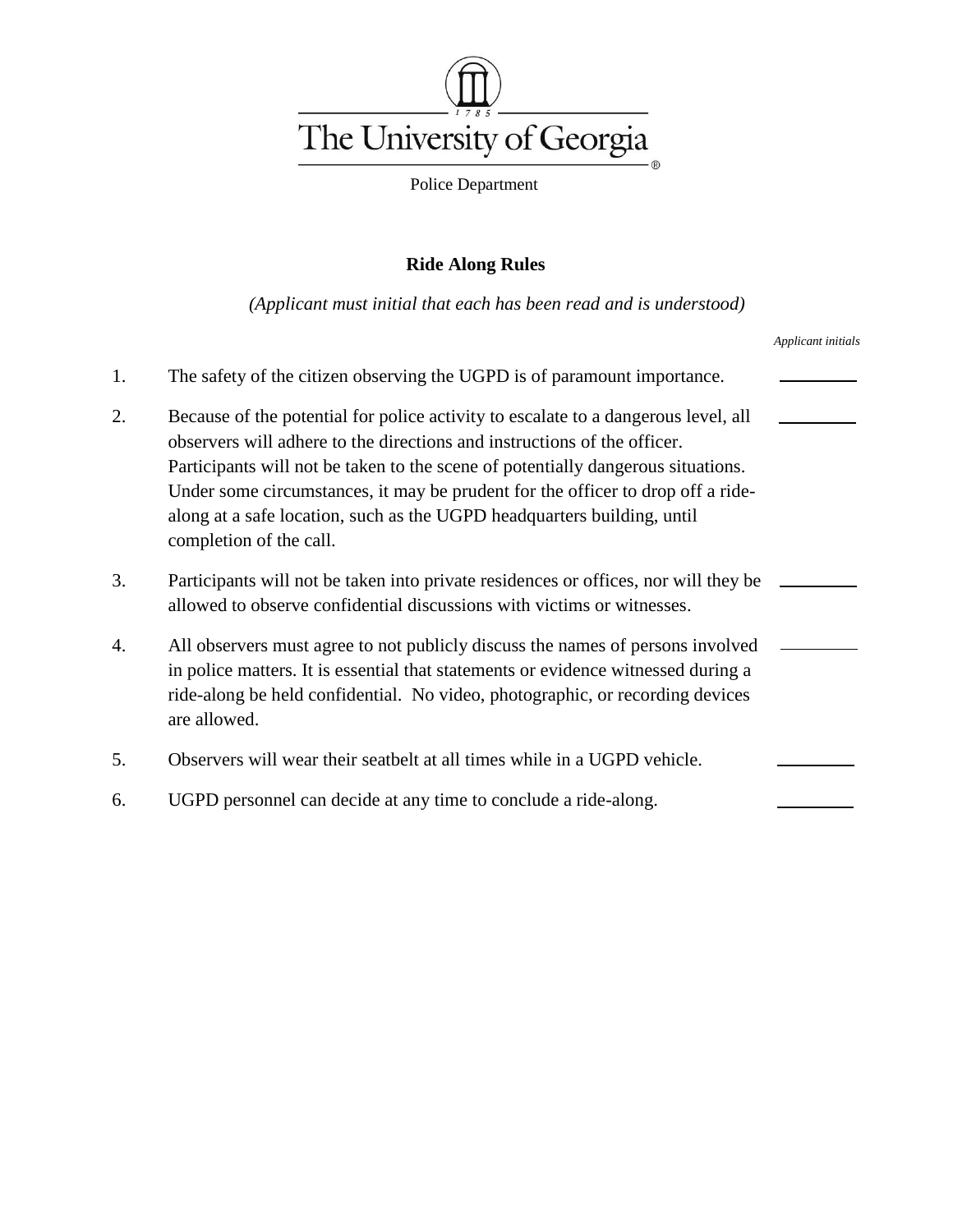# **GEORGIA CRIME INFORMATION CENTER**

# **AWARENESS STATEMENT**

Access to Criminal Justice Information, as defined in GCIC Council Rule 140-1-.02 (amended), and dissemination of such information are governed by state and federal laws and GCIC Council Rules. Criminal Justice Information cannot be accessed or disseminated by any employee except as directed by superiors and as authorized by approved standard operating procedures which are based on controlling state and federal laws, relevant federal regulations, and the Rules of the GCIC Council.

O.C.G.A. §35-3-38 establishes criminal penalties for specific offenses involving obtaining, using, or disseminating criminal history record information except as permitted by law. The same statute establishes criminal penalties for disclosing or attempting to disclose techniques or methods employed to ensure the security and privacy of information or data contained in Georgia criminal justice information systems.

The Georgia Computer Systems Protection Act (O.C.G.A. §16-9-90 et seg) provides for the protection of public and private sector computer systems, including communications links to such computer systems. The Act establishes four criminal offenses, all major felonies, for violations of the Act: Computer Theft, Computer Trespass, Computer Invasion of Privacy, and Computer Forgery. The criminal penalties for each offense carries maximum sentences of fifteen (15) years in prison and/or fines up to \$50,000.00, as well as possible civil ramifications. The Act also establishes Computer Password Disclosure as a criminal offense with penalties of one (1) year in prison and/or a \$5000.00 fine.

The Georgia Criminal Justice Information System Network is operated by the Georgia Crime Information Center in compliance with O.C.G.A. §35-3-31. All databases accessible via CJIS Network terminals are protected by the Computer Systems Protection Act. Similar communications and computer systems operated by municipal/county governments are also protected by the Act.

By my signature below, I acknowledge that I have read and understand this **Awareness Statement.** 

Signed: Date: Date: